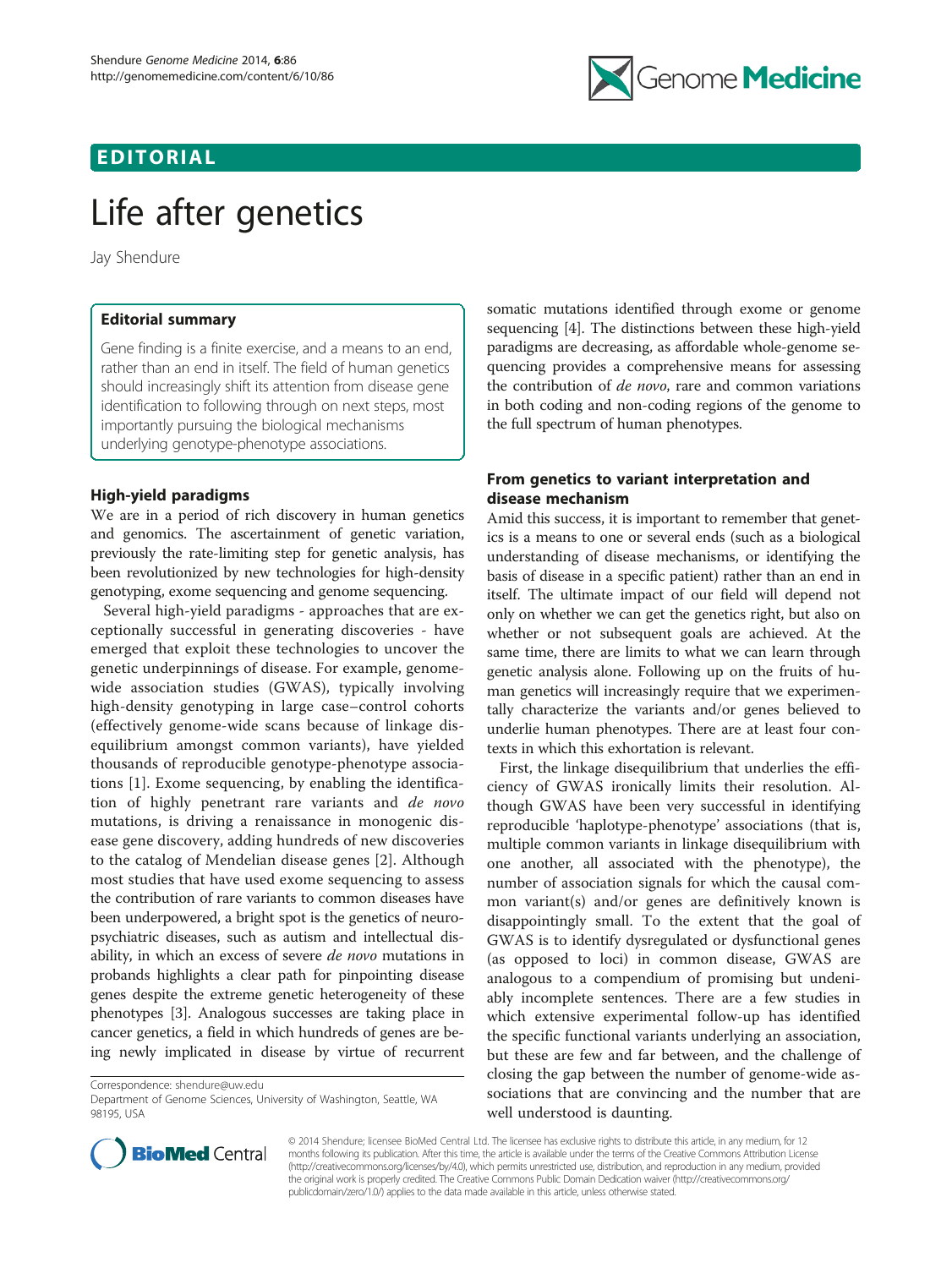Given the large number of genome-wide associations that require follow-up, we should be focused on defining generically applicable functional assays or workflows for chasing down causal variants within implicated haplotypes [[5\]](#page-2-0). This may be facilitated by the fact that most causal variants underlying significant associations with common diseases are likely to be regulatory. For example, with the CRISPR/Cas9 system, it is possible to imagine systematically introducing candidate causal variants for a given association into a uniform genetic background in a relevant cell type and then measuring their impact (alone and in combination) on the transcriptional output of nearby genes. A separate challenge is that functional assays do not easily lend themselves to the consistent statistical standards that have been a mainstay of GWAS [[6](#page-2-0)]. Therefore, an important question for the future is whether standards of experimental evidence for implicating specific variants or genes as 'causal' for associations can be defined and consistently applied.

Second, although we have been quite successful in identifying specific disease-associated genes in two domains - Mendelian disease (germline mutations) and cancer (somatic mutations) - we remain poorly equipped to interpret sequence variants that are observed in individual patients, that is, variants of uncertain significance (VUS). The underlying problem is unlikely to be solved by more sequencing: for example, the breast-cancer-associated genes BRCA1 and BRCA2 have been sequenced in over a million patients and yet a high proportion of returned results continue to be VUS. If anything, the challenge posed by VUS is likely to profoundly deepen as the clinical sequencing of human genomes accelerates and as the list of genes for which sequencing is clinically meaningful grows. In this context, functional assays may well be the way forward.

The functional assessment of clinically observed variants is nothing new. However, this has generally been retrospective: for instance, the functional characterization of alleles that have already been observed in one or more patients. The recent emergence of massively parallel approaches for dense mutagenesis and the functional analysis of specific sequences [[7\]](#page-2-0) may enable a different paradigm, in which all possible variants of a clinically relevant gene are functionally tested in advance of ever having been observed in a patient. Provided that the results of the functional assay correlate with clinical consequences, such 'pre-computed' interpretations could then be used in the very first instance in which the variant was observed in the clinic, thereby eliminating or minimizing VUS reports in that gene.

Third, the functional characterization of variants observed in patients can prove useful for the implication of a gene or locus in disease. However, it is important to be cautious about how such data are used and interpreted [[6](#page-2-0)].

For example, it is often the case that a variant or mutation will highlight a reasonable candidate gene, but no 'second family' is available, motivating experimental characterization of the allele and/or gene to provide supporting evidence. But given the 'narrative potential' [[8](#page-2-0)] of any given gene, as well as the non-trivial probability that a candidate mutation will be functional at the molecular level but not causal for the phenotype being investigated, the bar must be set extremely high for declaring success. It is far preferable that genes are implicated on the basis of genetic analysis alone, or that experimental information be used in a statistically rigorous fashion to boost discovery power in the first place; for example, to stratify genes [\[9](#page-2-0)] or variants [[10\]](#page-2-0) into subsets in which the strength of association correlates with molecular functionality.

Fourth, although genomics provides a systematic, genome-wide means of identifying a gene or genes in which variation contributes to the pathophysiology of a given disease, understanding the role of these gene(s) inevitably requires experiments. This is ostensibly a task for biologists rather than geneticists; however, geneticists bear some degree of responsibility for ensuring that the story does not end with genetics and, as such, there should be no barriers against geneticists delving deeply into the biology of gene mechanisms. Furthermore, the number of genes implicated by genetic approaches in human phenotypes but whose biological function remains poorly understood is easily in the thousands. The armamentarium of genomic approaches for observational (for example, transcriptional profiling) and perturbational (for example, genome-wide knockdown or knockout screens) experiments may represent useful approaches for advancing our fundamental understanding of the biological role(s) of implicated genes in a scalable fashion.

In summary, to shed further light on the plethora of established gene discoveries and locus associations, the onus is on geneticists to take the next steps. A strength of forward genetic approaches for gene finding has been that they are systematic or 'hypothesis free'; that is, all genes are a priori equally likely candidates at the outset of a study. This principle has served our field enormously well, as it provides the freedom to make discoveries in expected corners [\[11](#page-2-0)]. Although particular genes and variants will of course require systems of experimental analysis that are specific to the contexts and manner in which they function, it may nonetheless prove powerful to carry this general philosophy forward where possible; for example, genomewide screens for genetic or physical interactions, building distributions of variant effect sizes, and so on.

A foundational goal of human genetics may be to unravel the genetic basis of human disease, but the ultimate impact of our field will be measured by whether and how this knowledge is put to use. Furthermore, gene finding is